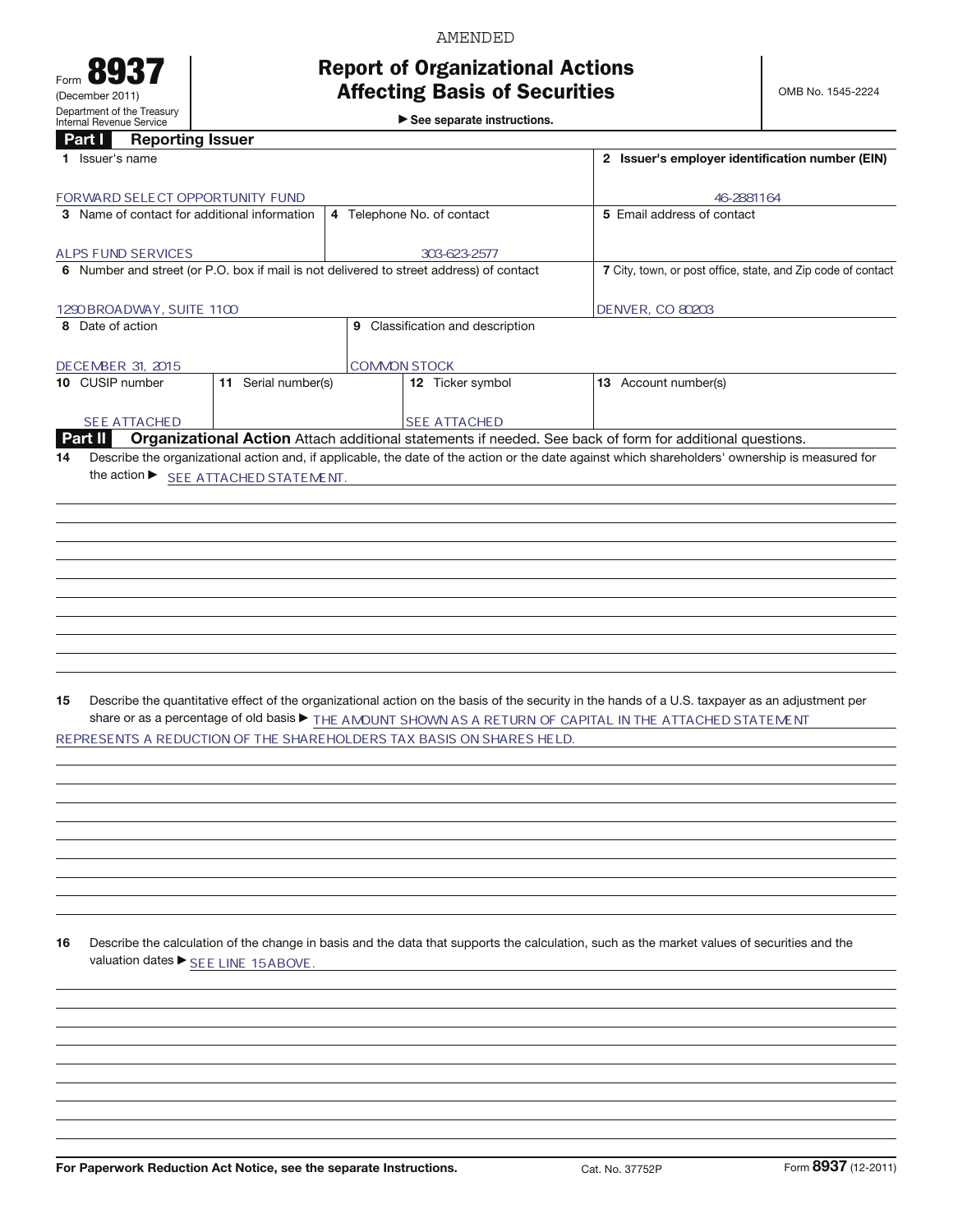## **Part II Organizational Action** (continued)

17 List the applicable Internal Revenue Code section(s) and subsection(s) upon which the tax treatment is based **DEP TO ANT TO IRC** SECTION 301(C)(1), THE PORTION OF A DISTRIBUTION WHICH IS A DIVIDEND (AS DEFINED UNDER IRC SECTION 316) IS INCLUDABLE IN GROSS INCOME. PURSUANT TO IRC SECTION 301 (C)(2), THE PORTION OF THE DISTRIBUTION WHICH IS NOT A DIVIDEND SHALL BE APPLIED AGAINST AND REDUCE THE ADJUSTED BASIS OF THE STOCK.

**18** Can any resulting loss be recognized? ▶ MOT APPLICABLE TO THIS TRANSACTION AS NO LOSS WOULD BE RECOGNIZED ON THE RETURN OF CAPITAL DISTRIBUTION. THE SHAREHOLDER'S COST BASIS SHOULD BE ADJUSTED TO REFLECT THE RETURN OF CAPITAL DISTRIBUTION WHICH MAY AFFECT THE GAIN OR LOSS REALIZED UPON THE DISPOSITION OF THE SHARES.

19 Provide any other information necessary to implement the adjustment, such as the reportable tax year ▶ PURSUANT TO IRC SECTION 6045 AS AMENDED BY THE EMERGENCY ECONOMIC STABILIZATION ACT OF 2008 BROKERS ARE REQUIRED TO REFLECT THESE ADJUSTMENTS IN THE COST BASIS REPORTING FOR COVERED SECURITIES. IF A BROKER IS NOT REQUIRED TO PROVIDE COST BASIS TO A PARTICULAR SHAREHOLDER, THE COST BASIS OF THE SHAREHOLDER'S SHARES SHOULD BE ADJUSTED AS OF THE DIVIDEND DATE TO REFLECT THE RETURN OF CAPITAL DESCRIBED ABOVE.

|                                |                                                                                                      | Under penalties of perjury, I declare that I have examined this return, including accompanying schedules and statements, and to the best of my knowledge and<br>belief, it is true, correct, and complete. Declaration of preparer (other than officer) is based on all information of which preparer has any knowledge. |                             |                                               |  |  |  |  |  |  |
|--------------------------------|------------------------------------------------------------------------------------------------------|--------------------------------------------------------------------------------------------------------------------------------------------------------------------------------------------------------------------------------------------------------------------------------------------------------------------------|-----------------------------|-----------------------------------------------|--|--|--|--|--|--|
| <b>Sign</b><br>Here            | A SIGNED COPY OF THIS FORM IS MAINTAINED AT THE OFFICES OF THE<br>Signature <sup>&gt;</sup> TAXPAYER |                                                                                                                                                                                                                                                                                                                          |                             |                                               |  |  |  |  |  |  |
|                                | Print your name ▶ BARBARA TOLLE                                                                      |                                                                                                                                                                                                                                                                                                                          | <b>TREASURER</b><br>Title ▶ |                                               |  |  |  |  |  |  |
| <b>Paid</b><br><b>Preparer</b> | Print/Type preparer's name                                                                           | Preparer's signature                                                                                                                                                                                                                                                                                                     | Date                        | PTIN<br>$Check$ $\Box$<br>if<br>self-employed |  |  |  |  |  |  |
| <b>Use Only</b>                | Firm's name $\blacktriangleright$                                                                    |                                                                                                                                                                                                                                                                                                                          | Firm's EIN ▶                |                                               |  |  |  |  |  |  |
|                                | Firm's address $\blacktriangleright$                                                                 | Phone no.                                                                                                                                                                                                                                                                                                                |                             |                                               |  |  |  |  |  |  |
|                                |                                                                                                      | Send Form 8937 (including accompanying statements) to: Department of the Treasury, Internal Revenue Service, Ogden, UT 84201-0054                                                                                                                                                                                        |                             |                                               |  |  |  |  |  |  |